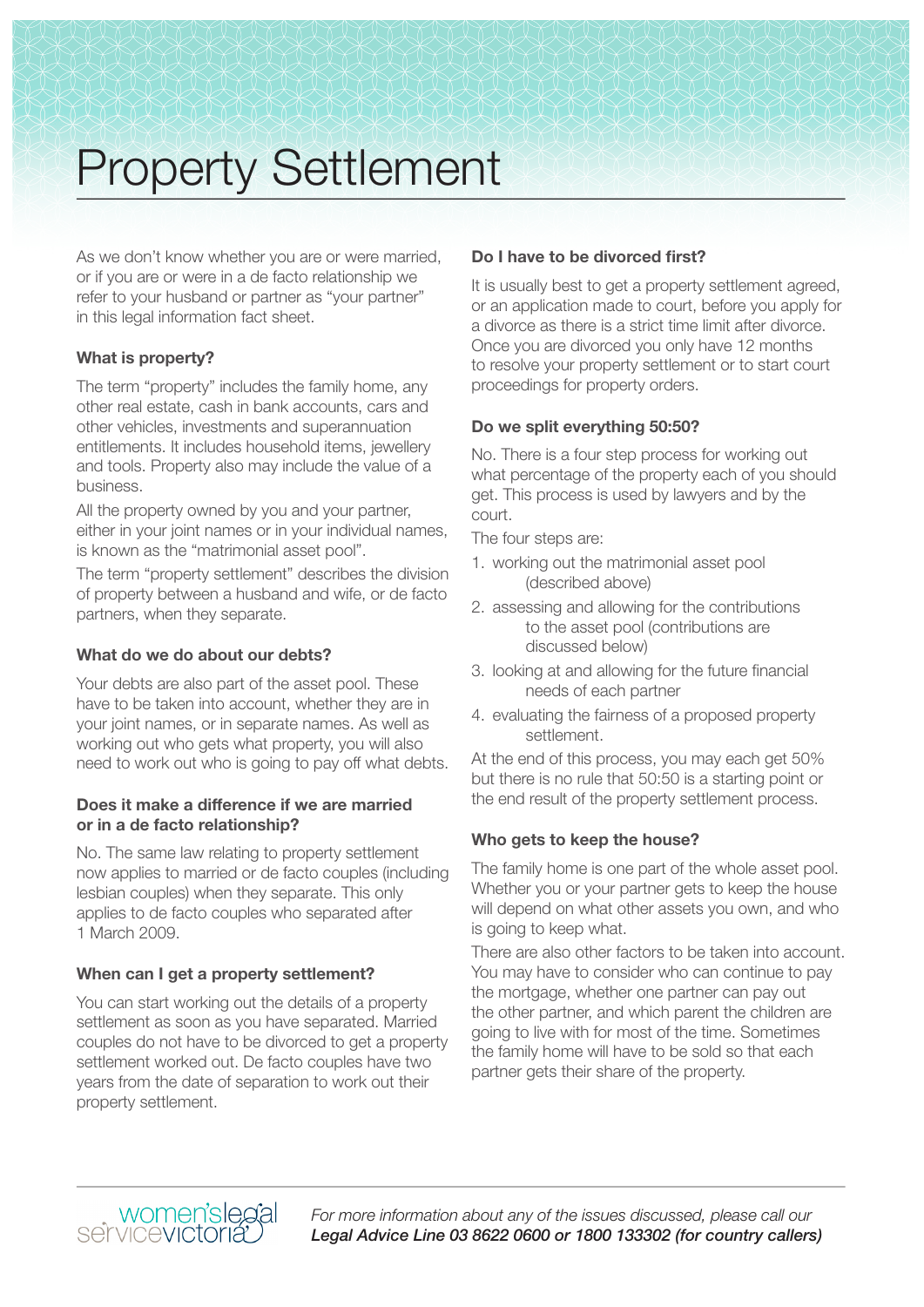# Property Settlement

## **I owned property and he owned nothing when we married. Is this taken into account?**

This may be taken into account, depending how long you have been married (or in a de facto relationship). If it has been a short marriage the fact that you brought property into the marriage, and your partner did not, is likely to be relevant when trying to decide how to divide up the matrimonial assets. If it has been a long marriage, during which both of you have made various contributions, then your 'initial contribution' of bringing property into the marriage may be less relevant.

# **My partner has worked and paid the mortgage while I stayed at home. Can I get anything?**

Yes.

The law looks at the contributions both you and your partner have made during your marriage or de facto relationship. These contributions can be financial (such as paying the mortgage and the bills) or non-financial. The law takes into account the contributions that you have made as a homemaker, and (if you have children) as a parent. If you were studying, while your partner has been earning, you may still have made non-financial contributions by doing the household work (such as cleaning, washing clothes, shopping and cooking).

## **I've got no income now that we have separated and can't make ends meet. What can I do?**

If you have no income, and your partner is not giving you any money or paying the bills, then you may be able to apply to court for an order for spousal maintenance.

Your partner has a responsibility to provide you with financial support if you are unable to pay your own expenses. You have to show the court that you have a need for income, and that your partner has an ability to pay some money to you on a regular basis.

An application for spousal maintenance has to be made to court within 12 months of your divorce becoming final. In reality, you are likely to make an application before then, if you can't make financial ends meet.

# **I bought a car after we separated. Can my partner get it?**

The car you bought after separation is still part of the matrimonial asset pool before you have finalised a property settlement. Whether your partner has a claim on it may depend on what money you used to buy the car.

## **None of the property is in my name. My partner tells me that I am not entitled to anything. Is this right?**

No, this is not right. Even if all the property is in your partner's sole name, you may be entitled to something. The amount of your entitlement will depend on the contributions (financial and nonfinancial) you have both made during the marriage/ relationship, and other factors such as your income and earning capacity, your age and health and the length of the marriage/relationship.

If the house you are living in is in your partner's sole name, you may need to lodge a caveat on the title of the property. This will prevent him from selling or remortgaging the house before you have worked out a property settlement. You should contact the Land Titles Office on 136 186 or consult a lawyer as soon as possible.

# **I am worried that my partner is going to spend our money and get rid of our property. What should I do?**

You may be able to get a court order to stop him using bank accounts and/or selling property. You should get legal advice as soon as possible.

# **I am thinking of separating. Is there anything I should do to protect my financial position?**

It is useful to collect together documents relevant to both partners' finances and property. If you are planning to leave the home, get copies of statements, which show bank account numbers, superannuation figures, membership numbers etc for both of you.

You may also want to direct your salary into

women'slegal<br>servicevictoria

*For more information about any of the issues discussed, please call our Legal Advice Line 03 8622 0600 or 1800 133302 (for country callers)*